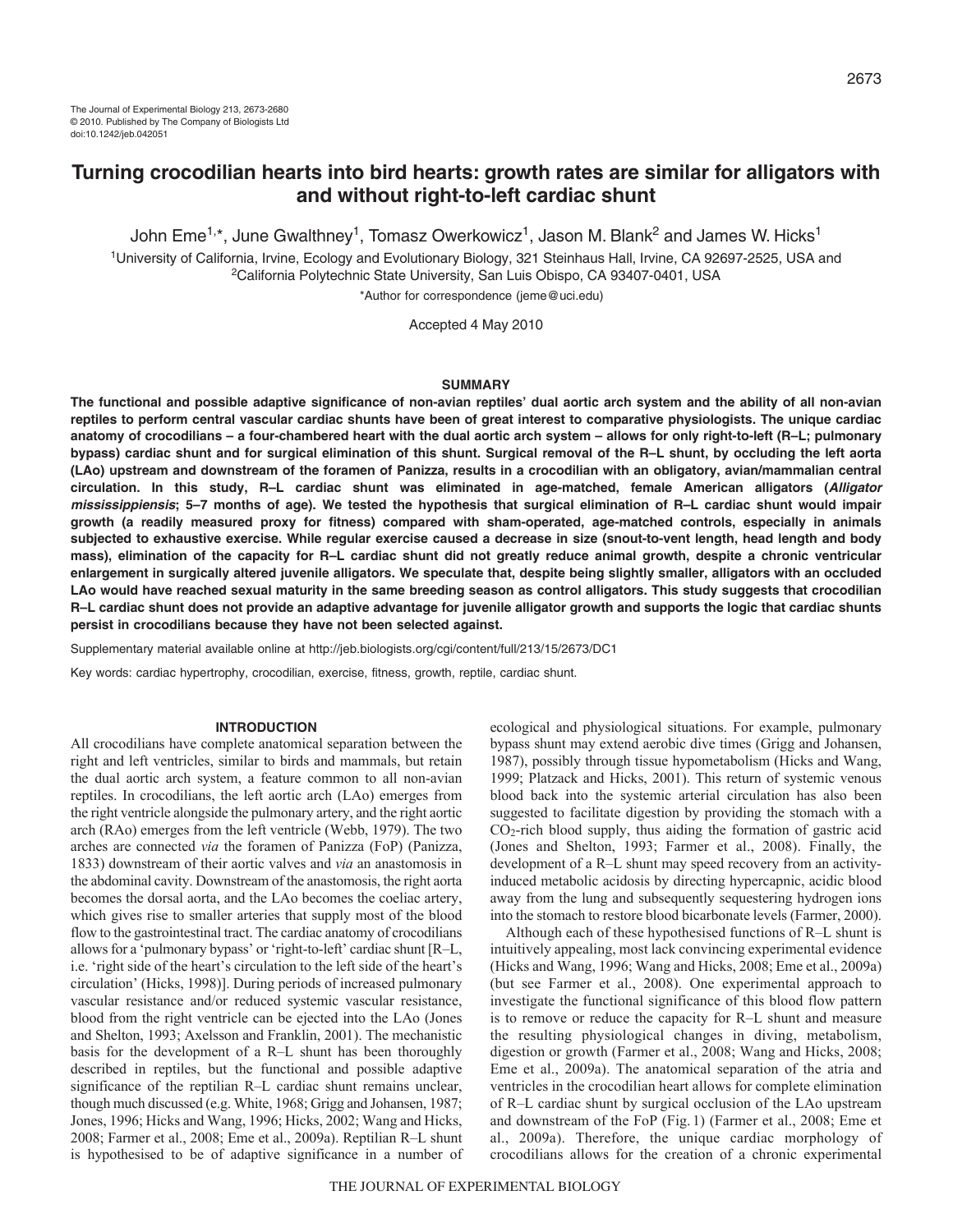# 2674 J. Eme and others

model to address the functions and possible adaptive significance of crocodilian R–L shunt (Farmer et al., 2008; Eme et al., 2009a). If R–L cardiac shunt provides vital whole-animal physiological benefit(s) to crocodilians, surgical elimination of R–L cardiac shunt should cause a large detriment to whole-animal performance. Indeed, complete surgical occlusion of the LAo and elimination of R–L cardiac shunt significantly reduced the ability of alligators to produce gastric acid and demineralise bone in the stomach (Farmer et al., 2008), suggesting that elimination of crocodilian R–L shunt may adversely affect food digestion. If this reduction in stomach digestive capacity is important for growth, elimination of R–L shunt should strongly constrain growth of alligators and affect the time frame for achieving reproductive size. In addition, if the LAo serves to direct acidic blood to the gastrointestinal tract and contribute to recovery of acid–base status following intensive exercise (Farmer, 2000), then surgical occlusion of the LAo should prolong recovery from exercise, which in turn may increase total metabolic cost and negatively affect growth.

The present study tested the hypotheses that R–L shunt is important for growth in the American alligator (*Alligator mississippiensis*; Daudin 1801), and that regular exercise (a potential metabolic stressor at the whole-animal level) can exacerbate the negative effect of R–L shunt elimination (Farmer, 2000). Using agematched American alligators, we surgically eliminated R–L cardiac shunt in one group (Fig.1) and performed sham surgeries in another (all animals hatched late August to early September 2005 and 5–7 months old at the time of surgery). From 9 to 24 months of age, we subjected subsets of sham-operated and experimental (LAooccluded) alligators to regular exhaustive exercise (running on a treadmill or swimming in a swim flume) (Eme et al., 2009b) or no exercise (sedentary control). For all animals, we measured body mass, snout-to-vent length and head length from 7 to 24 months of age, and all animals were killed at 26–27 months of age for confirmation of surgical status and ventricular tissue harvest.

### **MATERIALS AND METHODS Animal maintenance**

Fertile American alligator eggs  $(N=70)$  were obtained from the Rockefeller Wildlife Refuge in Grand Chenier, LA, USA, and transported by air-freight to the University of California, Irvine (UCI). Eggs were potted in moist vermiculite and incubated at 30°C until hatching (August–September 2005), which ensured that all hatchlings were female (confirmed at the time of sacrifice by cloacal examination). All alligators were group housed in  $1 \text{ m} \times 2.5 \text{ m} \times 1 \text{ m}$ tanks ( $N=2-7$  tanks) at 30 $^{\circ}$ C with free access to water and heat lamps for basking. Alligators from either sham or experimental treatments (see below) were randomly distributed amongst tanks. In order to avoid density-dependent growth effects (Elsey et al., 1990), density was progressively decreased from hatching  $(\sim]16$  alligators m<sup>-2</sup>) until they were sacrificed ( $\sim$ 4 alligators m<sup>-2</sup>), as alligators grew. In addition, animals were housed in tanks based on body mass (e.g. 'larger' animals with 'larger' animals) to avoid larger animals 'outcompeting' smaller ones for food, so that all could feed *ad libitum* (see below). Adjustments for variable individual animal growth were made each month, with a subset of animals moved from one tank to another to match animals by size. Moving subsets of animals from tank to tank effectively served as a randomisation control in our experimental design. All animals were fed 2–3 times per week a matching, *ad libitum* diet of live goldfish or ground whole chicken (primarily ground whole chicken). Alligators were all likely sated following each feeding, as enough food was provided so that food remained in the tanks ~3h after it was presented. Chicken was

ground with a meat grinder equipped with variable guards (M-12 FS, TorRey, Mexico City, Mexico), so that bone fragments were initially kept so small  $(< 0.3 \text{ cm})$  as to be unlikely to cause digestive blockage in small hatchling and juvenile alligators (<50–300g) and were then allowed to be larger (<0.7cm) once alligators had reached an appropriate size  $(>300 \text{ g}, \sim 14 \text{ months old})$ . Animals were fed 3 times per week from August 2005 to December 2006, then 2 or 3 times per week from December 2006 until prior to sacrifice. Only Sedentary (sham and experimental) animals were used in analyses in one of our previous studies (Eme et al., 2009a), and only Sham (sedentary, run and swim exercise) animals were used in analyses in another of our studies (Eme et al., 2009b). Approval for animal use in this study was given by the UCI Institutional Animal Care and Use Committee (protocol no. 1999-2123).

#### **Chronic surgical occlusion of LAo**

From January to March 2006, alligators were randomly divided into two groups, experimental surgery  $(N=36)$  and sham surgery (*N*34). Surgery was performed as detailed previously (Eme et al., 2009a). Animals were fasted for 5–7 days prior to surgery. At the time of surgery (5–7 month old animals), the body mass (mean  $\pm$  s.e.m.) of sham alligators was 65 $\pm$ 2 g and that of experimental



Fig. 1. Schematic drawing of crocodilian central circulation and potential blood flow during right–left (R–L; pulmonary bypass) cardiac shunt, with blood flow from the left aorta (LAo) through the foramen of Panizza (FoP) into the right aortic arch (RAo). Yellow dashed lines indicate the two locations where we attempted to occlude the LAo in young alligators, in order to completely eliminate R–L cardiac shunt. We were completely successful (N=36) in surgically occluding and cutting the LAo, downstream of the great vessel truncus (superior yellow dashed lines with scissors symbol). However, we were only successful in occluding the LAo upstream of the FoP, with surgical needle and thread, for exactly two of every three surgical attempts (from N=36, N=24 successful surgeries or 'S-LAo'). CCA, common carotid artery; LPA, left pulmonary artery; LV, left ventricle; RPA, right pulmonary artery; RS, right subclavian artery; RV, right ventricle. Adapted from Axelsson et al. (Axelsson et al., 1996).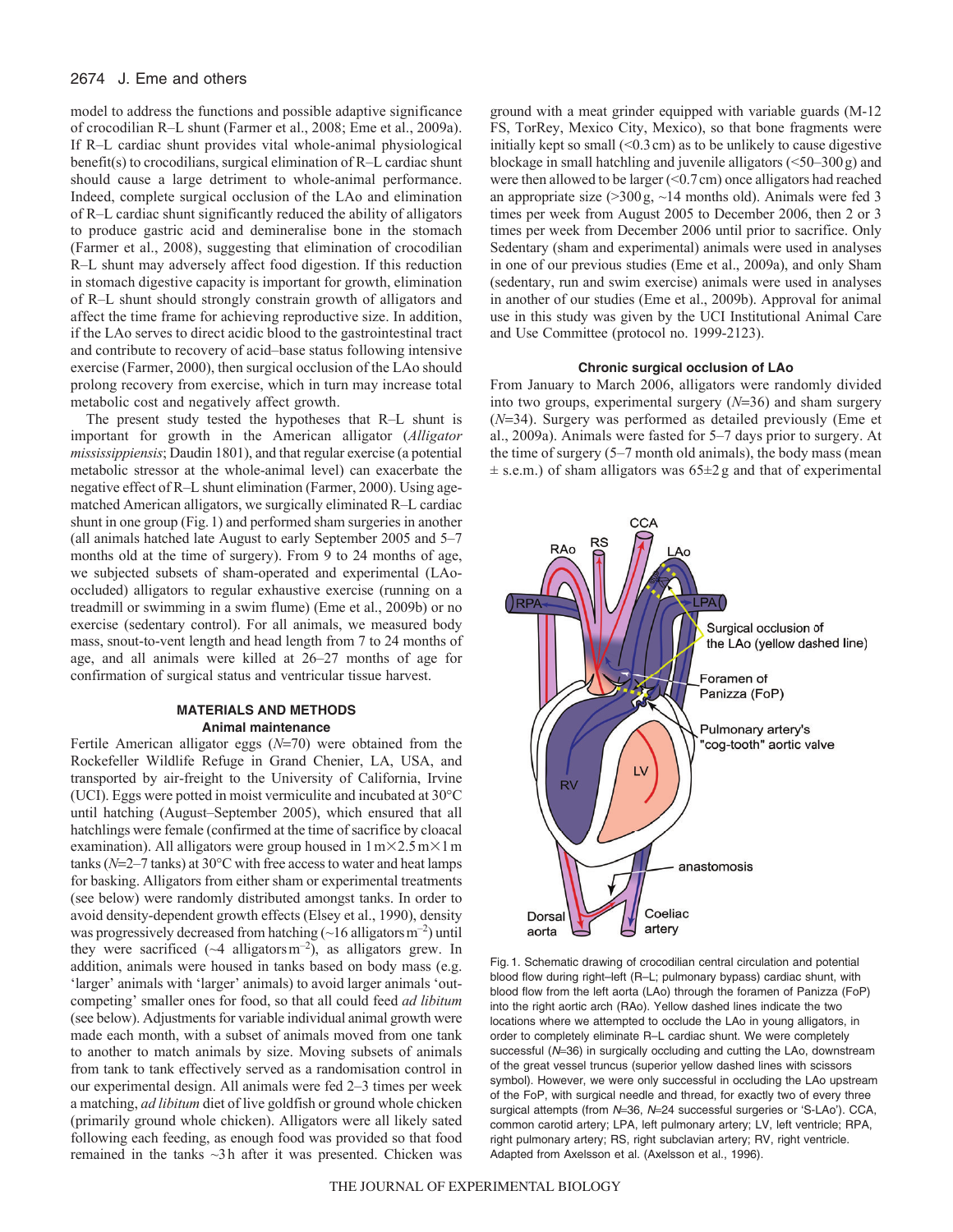alligators was  $67\pm2$  g. Anesthesia was induced by placing an alligator in a sealed container with gauze soaked in isoflurane (Isoflo®; Abbott laboratories, North Chicago, IL, USA). The animal's trachea was intubated, and the lungs artificially ventilated using a SAR-830 Ventilator (CWE, Ardmore, PA, USA) downstream of a vaporiser providing 1–2% isoflurane (Foregger Fluomatic, Smithtown, NY, USA). The animal's ventral surface was scrubbed with Prepodyne (Iodine scrub; WestAgro, Kansas City, MO, USA) and 70% ethanol, and a 2 cm midline incision was made between the scales. The skin was blunt dissected away from the underlying musculature, and the pericardium and great vessels exposed by cutting through the musculature and 1cm of the sternum. The pericardium was opened to expose the ventricles and proximal portion of the great vessels. For experimental animals, the LAo was isolated from surrounding tissue downstream of the great vessels, 6-0 silk suture was used to occlude the vessel at two points (Deknatel, Research Triangle Park, NC, USA), and the LAo was severed in between (Fig. 1). At the proximal exit of the LAo from the right ventricle, a single loop of 6-0 silk suture attached to a tapered Kalt 3 needle (UNIMED S.A., Lausanne, Switzerland) was wrapped around the LAo (in between the LAo and pulmonary artery) and back through the shared wall of the LAo and RAo. This LAo tie was intended to occlude the LAo upstream of the FoP, eliminating the FoP as a communication point between the LAo and RAo (Fig. 1). The pericardium was sewn shut with 6-0 silk suture, and the sternum, musculature and skin were sewn shut in succession with 3-0 silk suture (Ethicon, Somerville, NJ, USA). Following surgery, animals were artificially ventilated on room air until voluntary breathing resumed. Intramuscular injections of the antibiotic enrofloxacin  $(10 \text{mgkg}^{-1})$ ; Baytril; Bayer Corporation, Shawnee Mission, KS, USA) and the analgesic flunixin meglumine (5mg kg–1; Flunixamine; Fort Dodge, Madison, NJ, USA) were given at the conclusion of surgery, and enrofloxacin for two additional post-operative days. For the sham group, the surgical procedure was identical to that of the experimental group, but the LAo was not isolated and no suture was wrapped around the proximal exit of the LAo from the right ventricle. Surgeries were performed on an approximately alternating schedule by surgical status (i.e. sham surgery, followed by experimental surgery, followed by sham surgery, and so on). For both groups, food was withheld for 5–7 days following surgery.

#### **Growth measurements**

From the age of 7 months to 24 months ('day 0', 25th March 2006 – 'final day 558', 4th October 2007), body mass (±0.1g; Mettler PJ 12, Mettler-Toledo Inc., Columbus, OH, USA or MXX-5001, Denver Instrument Inc., Bohemia, NY, USA), snout-to-vent length (SVL;  $\pm$ 1mm, metric ruler) and head length (HL;  $\pm$ 0.1mm; Mitutoyo digital calipers, Aurora, IL, USA) of all animals were measured every 2 weeks, but HL measurements were not begun until 21st April 2006. A single 2 week measurement was not taken (missing between measurement day 475 and 503; Fig.2). SVL was defined as the distance from the tip of the snout to the anterior edge of the cloaca, and HL was defined as the distance from the tip of the snout to the posterodorsal edge of the occiput. We do not report total lengths of our alligators because tail tips were occasionally bitten off by tank mates. However, no alligator in this study lost more than a small (<3cm) part of her tail, and aggression was not commonly observed within tanks.

All animals were given intramuscular injections of Calcein  $(25 \text{ mgkg}^{-1})$  and Alizarin  $(75 \text{ mgkg}^{-1})$  to label new bone formation for another study. The Alizarin injection, given on 23rd March 2007, induced vomiting and is likely to have caused a temporary drop in growth observed on day 377 (Fig.2). We did not observe any adverse reactions to either of two Calcein injections.

### **Exercise training protocol**

The development of a R–L cardiac shunt may speed recovery from metabolic acidosis (Farmer, 2000); therefore, we began exercisetraining regimes to induce a metabolic stress in subgroups of our experimental alligators and possibly exacerbate the effect of LAo occlusion on experimental alligator growth (Farmer, 2000). At approximately 9 months of age (June 2006), alligators were randomly assigned to three exercise groups: Run  $(N=11 \text{ sham}; N=12$ experimental), Swim ( $N=12$  sham;  $N=12$  experimental) and Sedentary ( $N=11$  sham;  $N=12$  experimental). Animals in the Run and Swim groups were exercised to exhaustion on approximately each Monday, Wednesday and Friday and every other Sunday on a treadmill  $(1.0-2.0 \text{ km h}^{-1})$  or in a swim flume  $(0.5-1.0 \text{ km h}^{-1})$  until they were sacrificed in October to December 2007 (Eme et al., 2009b). Animals were encouraged to run or swim by tapping them on the tail by hand or with a pair of long forceps. Exercise bouts were kept at ~5 min by incrementally increasing flume and treadmill speeds over the training period, as animals grew. Five minutes is a typical endurance time for 1–2 kg crocodilians exercising at  $\sim$ 1–2.0 km h<sup>-1</sup> (Farmer and Carrier, 2000; Munns et al., 2005; Owerkowicz and Baudinette, 2008). Endurance was defined as the time to exhaustion (to the nearest 15s), at which point the animal failed to respond to repeated stimulation and was judged unable to maintain treadmill or flume speed. Animals in the Sedentary group were not exercised and were only handled once every 2 weeks for the purpose of size measurements.

# **Confirmation of chronic occlusion of LAo**

In October to December 2007, alligators were killed, and alligators with an unoccluded FoP were excluded from growth analyses. The presence or absence of blood flow between the LAo and RAo through the FoP was determined using a  $H_2$ -electrode technique (Clark et al., 1960; Hicks and Comeau, 1994; Malvin et al., 1995), as previously described (Eme et al., 2009a). Animals were fasted for between 2 and 6 days prior to experimentation and sacrifice. With the animal anesthetised (as above), the heart and the proximal portion of the great vessels were exposed with a longitudinal incision made through the length of the sternum and clavicle. The bare tip of an insulated platinum wire was inserted into the lumen of the right aortic arch underneath the right atrium by puncturing the vessel wall. A silver reference electrode was brought into contact with exposed muscle tissue. The silver reference electrode and platinum electrode were connected to DC amplifiers on a Beckman R610 polygraph system, and signals collected at 10–100Hz using Acq*Knowledge* data-acquisition software and an A/D MP100 board (v 3.8.1; Biopac, Goleta, CA, USA). A 0.2ml bolus of saline saturated with hydrogen gas was injected into the left ventricle (positive control) and subsequently into the right ventricle using a 27 gauge needle. If a voltage differential was detected following injection into the right ventricle, it was concluded that blood could flow from the LAo to the RAo, and the animal remained capable of generating a R–L cardiac shunt (Eme et al., 2009a).

This confirmation procedure identified three surgical groups of animals with different shunt capabilities: S-LAo ( $N=24$ ), for 'successful surgery', were animals with a completely occluded LAo and FoP that were incapable of generating any R–L cardiac shunt; unsuccessful surgery  $(N=12)$  were animals with an occluded LAo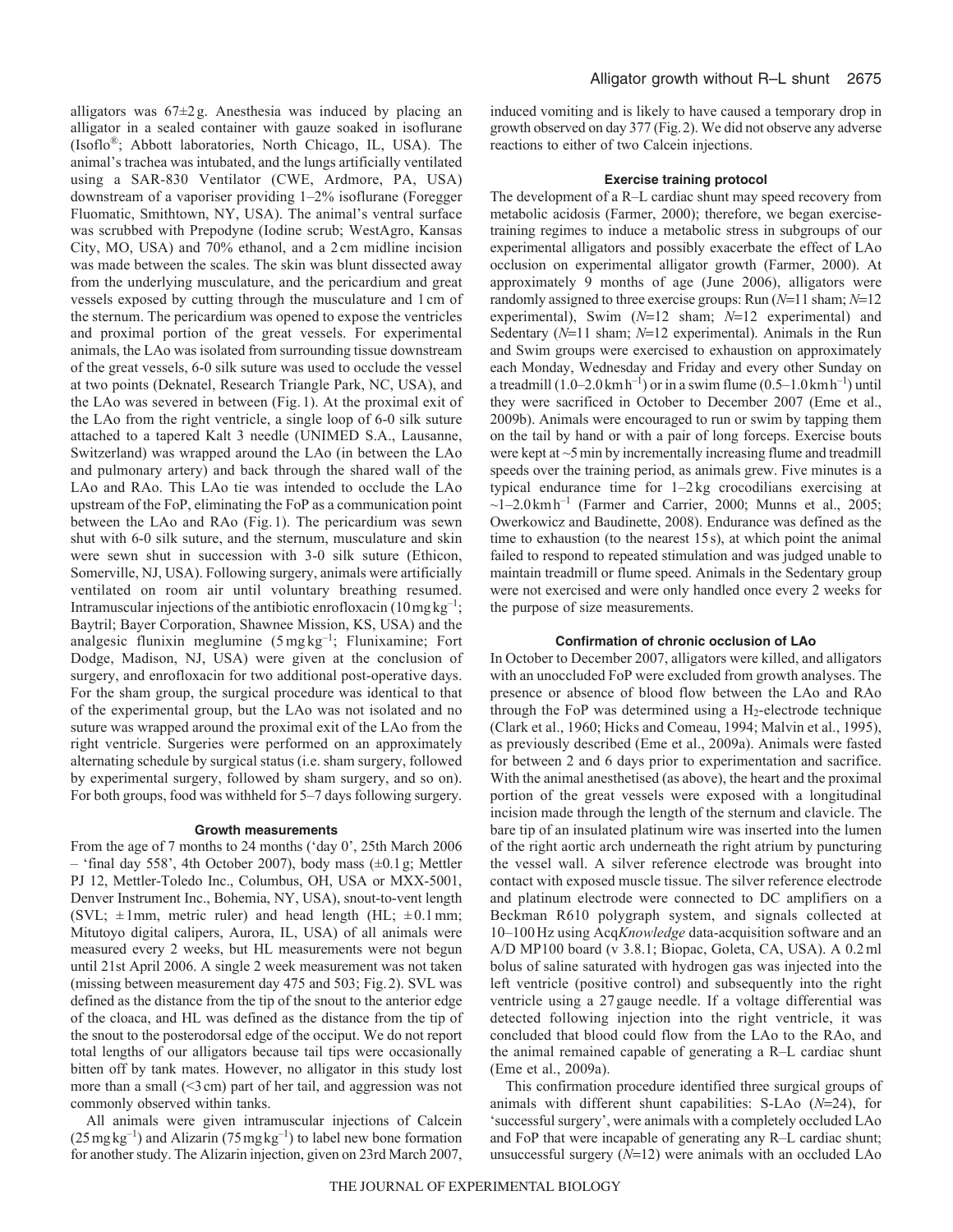### 2676 J. Eme and others

downstream of the great vessel truncus that were still capable of limited R–L shunt through an unoccluded FoP; and Sham ( $N=34$ ) were animals that underwent a sham surgery (Eme et al., 2009a). We eliminated the unsuccessful surgery group from any further analyses in the present study. The two 'shunt' groups were further divided among the following exercise groups, within each shunt group: S-LAo Run  $(N=8)$ , S-LAo Swim  $(N=8)$  and S-LAo Sedentary  $(N=8)$ ; Sham Run  $(N=11)$ , Sham Swim  $(N=12)$  and Sham Sedentary  $(N=11)$ .

#### **Tissue harvest**

Subsequent to the  $H_2$ -electrode technique described above, alligators were killed by removal of the heart (Eme et al., 2009a). The atria and great vessels were carefully dissected away from both ventricles. The combined ventricles were blotted dry with gauze, and wet mass measured on an analytical balance following harvesting  $(\pm 0.001$  g; Mettler AE 163, Mettler-Toledo Inc.).

### **Statistical analyses**

Three size metrics, body mass (g), SVL (cm) and HL (mm), of all animals on 4th October 2007 (i.e. 'final size') were each compared with a separate two-way analysis of covariance (2-way ANCOVA), with the respective beginning size metric as the covariate and shunt capability (S-LAo and Sham) and exercise group (Run, Swim or Sedentary) as class factors. Least square means (LSM) were compared using pairwise comparisons with  $\alpha$ =0.025. This represents the most modest Bonferroni correction ( $\alpha$ =0.025), rather than the total number of pairwise comparisons (5) for interactions across all combined class factors (three exercise groups within two shunt groups), which would result in a much more stringent  $\alpha = 0.01$ .

Simple linear regression analysis (SLR) was used to model the relationship of final body mass (g; 4th October 2007) with beginning body mass (g; 25th March 2006) for each age-matched shunt group, with all exercise groups pooled into each shunt group: Sham ( $N=34$ ) and S-LAo ( $N=24$ ). One-way analysis of variance (1-way ANOVA) was used to determine the effect on final body mass of the interaction between shunt group and beginning body mass, pooling all exercise groups within each shunt group ( $\alpha$ =0.05). A 1-way ANCOVA was also used to analyse the effect of beginning body mass on final body mass for the two shunt groups (Sham  $N=34$  and S-LAo  $N=24$ ,  $\alpha=0.05$ ).

SLR  $(\alpha=0.05)$  was also used to model the dependence of mean body mass, SVL and HL on time (days during which measurements were taken) for each age-matched shunt group (with all exercise groups pooled into each shunt group). In the Discussion, SVL linear regressions are used to speculate on the potential for growth to reproductive size of each shunt group.

A 2-way ANOVA was used to analyse the interaction between shunt capability and exercise group on combined ventricular mass  $(\alpha=0.05)$ . A 1-way ANOVA was used to compare mass-specific combined ventricular mass (ventricle  $g \, kg^{-1}$ ) between all subgroups: S-LAo Run (*N*=8), S-LAo Swim (*N*=8), S-LAo Sedentary (*N*=8), Sham Run (*N*=11), Sham Swim (*N*=12) and Sham Sedentary ( $N=11$ ). A Student–Newman–Keuls test separated ANOVA results into statistically distinct subsets ( $\alpha$ =0.05). An ANOVA, instead of an ANCOVA, was used because vertebrate heart size scales isometrically with body size (e.g. Schmidt-Nielsen, 1984).

One Sham–Run alligator used previously (Eme et al., 2009b) was eliminated from the present study because of missing growth data points. Statistical analyses were performed using SAS Version 9.1 (SAS Institute, Inc., Cary, NC, USA) and JMP Version 8 (SAS Institute, Inc.).



Fig. 2. Longitudinal growth traces of (A) mean body mass (g), (B) mean snout-to-vent length (SVL, cm) and (C) mean head length (HL, mm) for age-matched Sham ( $N=34$ ; blue squares) and S-LAo alligators ( $N=24$ ; red triangles). Day 0 is 25th March 2006 for body mass and snout-to-vent length, and 21st April 2006 for head length, and the final measure is day 558, 4th October 2007. The reduction in growth at day 377 resulted from injection of all animals with a dye to track bone growth. Measurements were made every 2 weeks, except for one missed measurement (between day 475 and 503). Error bars are s.d.

#### **RESULTS**

Animals with a completely occluded LAo (S-LAo) tended to be slightly smaller than Sham animals (Figs2 and 3), and the LSM values generated by ANCOVA produced a larger difference for S-LAo *versus* Sham animal final sizes, relative to raw mean value comparisons (Table1). However, the capacity to generate a R–L shunt (S-LAo or Sham) only had a significant effect on final body mass (2-way ANCOVA;  $F_{1,51}$ =4.4;  $P=0.04$ ) and not on final SVL ( $F_{1,51}$ =3.0; *P*=0.09) or HL ( $F_{1,51}$ =1.5; *P*=0.23). Within any exercise group, there were no significant differences between Sham and S-LAo final body mass or lengths ( $P > 0.03$ ;  $\alpha = 0.025$ ). In addition, only the Sham Sedentary group was different from any other exercise group's body mass or lengths (Fig.3; for pairwise comparisons, see supplementary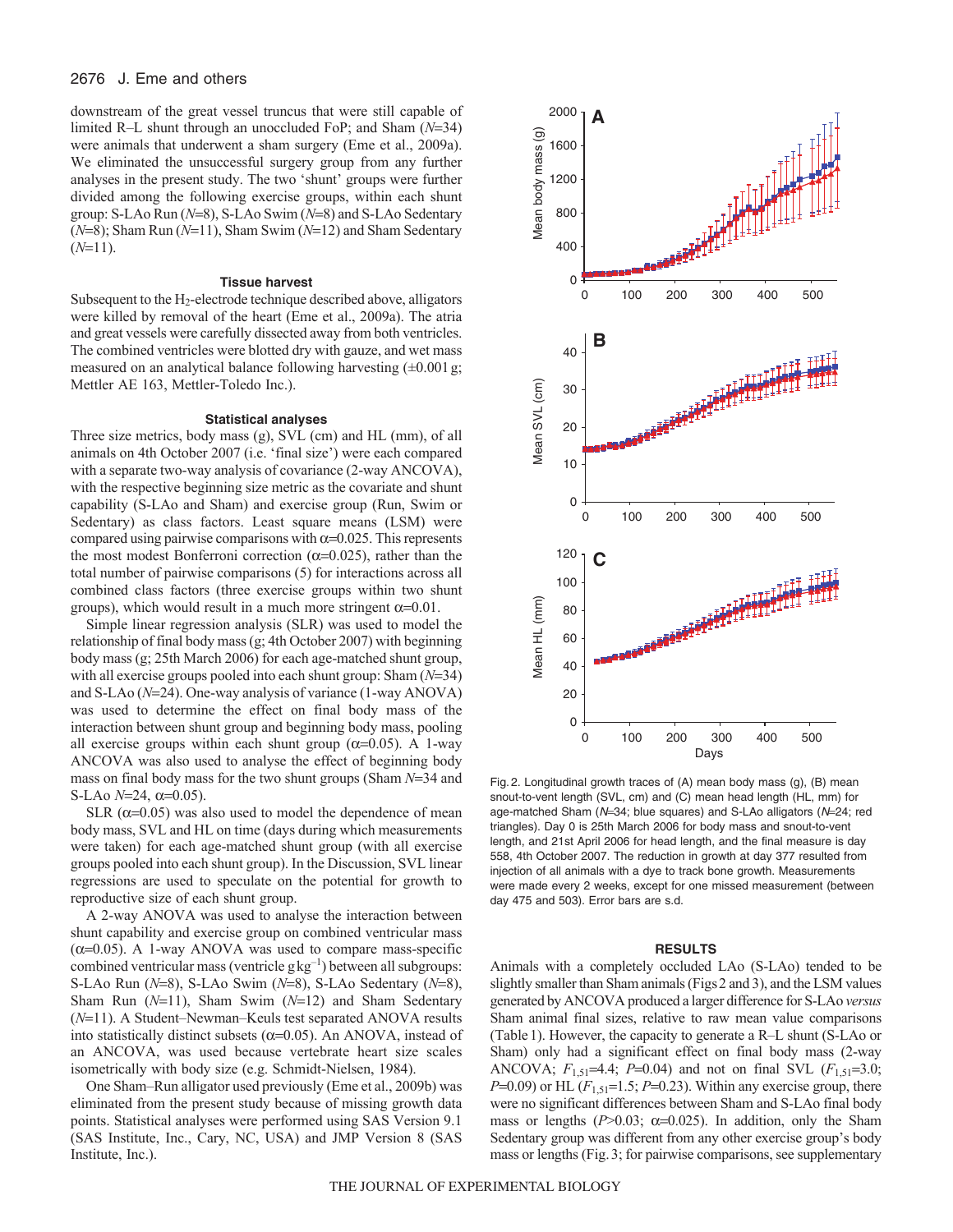Table 1. Means and least square means for body mass, snout-tovent length and head length of all Sham and S-LAo animals

| Size metric (units, $\pm$ s.d. or $\pm$ s.e.m.) | Sham $(N=34)$   | $S-LA0$ ( $N=24$ ) |
|-------------------------------------------------|-----------------|--------------------|
| Mean body mass day 0 $(g, \pm s.d.)$            | $68 + 11$       | $73 + 12$          |
| Mean body mass day 558 $(g, \pm s.d.)$          | 1462±529        | $1332 + 478$       |
| LSM body mass day 558 $(g, \pm s.e.m.)$         | $1507 + 71$     | $1273 + 85$        |
| Mean SVL day 0 (cm, $\pm$ s.d.)                 | $14.1 \pm 0.8$  | $14.2 + 0.7$       |
| Mean SVL day $558$ (cm, $\pm$ s.d.)             | $36.1 + 4.3$    | $34.8 \pm 3.6$     |
| LSM SVL day $558$ (cm, $\pm$ s.e.m.)            | $36.2 \pm 0.6$  | $34.7 + 0.7$       |
| Mean HL day 0 (mm, $\pm$ s.d.)                  | $43.8 \pm 1.9$  | $43.7 \pm 1.5$     |
| Mean HL day 558 (mm, $\pm$ s.d.)                | $99.8 \pm 10.2$ | $97.1 \pm 9.0$     |
| LSM HL day 558 (mm, $±s.e.m.$ )                 | $99.8 + 1.4$    | $97.1 \pm 1.7$     |

S-LAo, successful experimental animals with an occluded LAo upstream and downstream of the FoP; Sham, sham-operated animals; LSM, least square means (from 2-way ANCOVA); SVL, snout-to-vent length; HL, head length.

material Tables S1–S3;  $\alpha$ =0.025). Compared with sedentary alligators, chronic running or swimming exercise significantly reduced final body mass, SVL and HL (2-way ANCOVA; *F*2,51>3.4; *P*≤0.040).

Alligator size at the beginning of growth measurements was the best predictor of final size. Initial body mass, SVL (25th March 2006) and HL (21st April 2006) had a significant effect on the respective size of the animals at the end of the study (4th October 2007; final day 558; 2-way ANCOVA; *F*>9.5; *P*<0.01). SLRs of final body mass on beginning body mass were significant for the Sham  $(N=34; F_{1,32}=8.82, P<0.01)$  and S-LAo group  $(N=24;$ *F*<sub>1,22</sub>=16.68, *P*<0.001).

Growth rates of alligators estimated by SLRs of mean body mass, SVL and HL on days of measurement were each significant  $(R^2 > 0.95)$ , *F*<sub>1,38</sub> or *F*<sub>1,36</sub>>818, *P*<0.001). For body mass, Sham animals (*N*=34) gained  $2.70$  gday<sup>-1</sup> and S-LAo animals ( $N=24$ ) gained  $2.52$  gday<sup>-1</sup>. For SVL, Sham animals gained  $0.046$  cm day<sup>-1</sup> and S-LAo animals gained  $0.044 \,\mathrm{cm} \,\mathrm{day}^{-1}$ . For HL, Sham animals gained  $0.116 \,\mathrm{mm} \,\mathrm{day}^{-1}$ and S-LAo animals gained  $0.111$  mmday<sup>-1</sup> (see supplementary material Fig.S1 for graphical regressions and equations).

Exercise and occlusion of the LAo resulted in significant ventricular enlargement (1-way ANCOVA exercise×shunt capability interaction:  $F_{5,52}$ =26.8, *P*<0.001). In S-LAo animals run on a treadmill, the ventricular mass  $(4.0 \pm 1.1$  g kg<sup>-1</sup>; mean  $\pm$  s.e.m.; Fig.4) was 95% greater than the grand mean for all Sham exercise groups  $(2.1 \text{ g kg}^{-1})$ . In S-LAo animals swum in a flume, ventricular mass  $(3.4\pm0.6$  g kg<sup>-1</sup>) was 66% higher than the grand mean of all Sham exercise groups (Fig.4). Finally, in S-LAo sedentary animals, ventricular mass  $(3.4\pm 0.6$  g kg<sup>-1</sup>) was 54% higher than the grand mean of all Sham exercise groups (Fig.4).

#### **DISCUSSION**

# **Surgical removal of R–L cardiac shunt does not greatly affect growth in alligators**

Surgical removal of R–L cardiac shunt caused only minor reductions in the growth and size of alligators. Indeed, surgically altered alligators were not readily distinguishable from sham-operated alligators during the course of our study (J.E., J.G., T.O., J.M.B. and J.W.H., personal observations), with growth rates only  $\sim$ 3–6% higher for the sham group (from linear regressions). Growth has been used as a proxy for fitness or to estimate fitness in a variety of organisms because growth can be considered an integrated measure of physiological function [e.g. insect (Lampert and Trubetskova, 1996); reptile (Sinervo and Adolph, 1989); mammal (Kraus et al., 2005); bird (Richner, 1989)]. Alligator growth can be highly variable, and dependent upon environment, life history and food availability (Coulson et al., 1973; Chabreck and Joanen, 1979; Jacobsen and Kushlan, 1989; Rootes et al., 1991; Elsey et al., 1992). For example, a population of wild, 1 year old alligators can weigh less than 0.5kg, whereas artificially high temperatures and unlimited access to food can allow pen-reared, 1 year old alligators to weigh 7kg (Coulson et al., 1973). In our laboratory population of alligators fed a diet of chicken and goldfish, mean body mass for all animals at 1 year of age was a relatively small  $\sim$ 200 g, but mean body mass for all animals at 2 years of age was  $\sim$ 1.3 kg. Reproductive maturity in crocodilians is based on size, not age (Rootes et al., 1991), and higher growth rates could increase fitness, with alligators reaching reproductive size more quickly. If R–L cardiac shunt conferred a strong adaptive advantage to crocodilians, one would expect a large and consistent decrement in growth to be apparent in all animals with their LAo occluded. No matter how data in this study are analysed, this is not the case.

# **Growth, R–L cardiac shunt and the potential impact on alligator reproductive fitness**

Male and female alligators have been reported to reach sexual maturity at the same size, 1.83m total length or approximately 0.915m SVL (Rootes et al., 1991), though growth for female alligators can be reduced compared with that of male alligators, particularly approaching and following sexual maturity (Chabreck and Joanen, 1979). Fitness calculations would be impractical in the present study, as they require fecundity measures over multiple generations, and alligators can take >5 years to reach reproductive maturity. However, our data did show a trend towards smaller sizes for animals with the LAo occluded (S-LAo groups).

Given the final mean SVL and mean SVL growth rates in our groups (Table 1;  $0.046$  cm day<sup>-1</sup> in Sham animals and  $0.044$  cm day<sup>-1</sup> in S-LAo animals) and assuming constant linear growth, we speculate here on the average time to sexual maturity for animals in our S-LAo and Sham groups. In Sham animals, sexual maturity would have been reached 1204 days after 4th October 2007 (0.554m  $\div$  0.046 cm day<sup>-1</sup>), approximately January 20th 2011 at ~5 years 5 months of age and 0.915m SVL (body mass, 4.74kg). S-LAo animals would have reached sexual maturity in 1289 days after 4th October 2007 (0.567 m  $\div$  0.044 cm day<sup>-1</sup>), approximately April 15th 2011 at  $\sim$ 5 years 8 months of age and 0.915 m SVL (body mass, 4.61kg). Our estimates assume linear growth, which has been observed for the first ~5 years of alligators' life (Chabreck and Joanen, 1979). In addition, our SVL growth rates of ~1.3cm per month are reasonable for female alligators beginning at  $\sim$ 35 cm SVL (Chabreck and Joanen, 1979). This speculative analysis indicates that sexual maturity in our alligators would have occurred during the same breeding season (spring–summer 2011; alligators have a single, annual breeding season), suggesting minimal reproductive benefit of R–L cardiac shunt in alligators.

# **Chronic exercise and occlusion of the LAo, not removal of**

**R–L shunt per se, moderately reduces alligator growth rate** Chronic exhaustive exercise (running or swimming) significantly reduced final body mass and length in alligators, compared with sedentary controls, demonstrating that increased relative metabolic expenditure can alter growth in alligators. Our exercise-trained alligators were fed *ad libitum* and readily ate during feeding sessions (J.E., J.G., T.O., J.M.B. and J.W.H., personal observations), and it is likely that exhaustive exercise increased catabolism in our exercise-trained alligators relative to sedentary controls. However,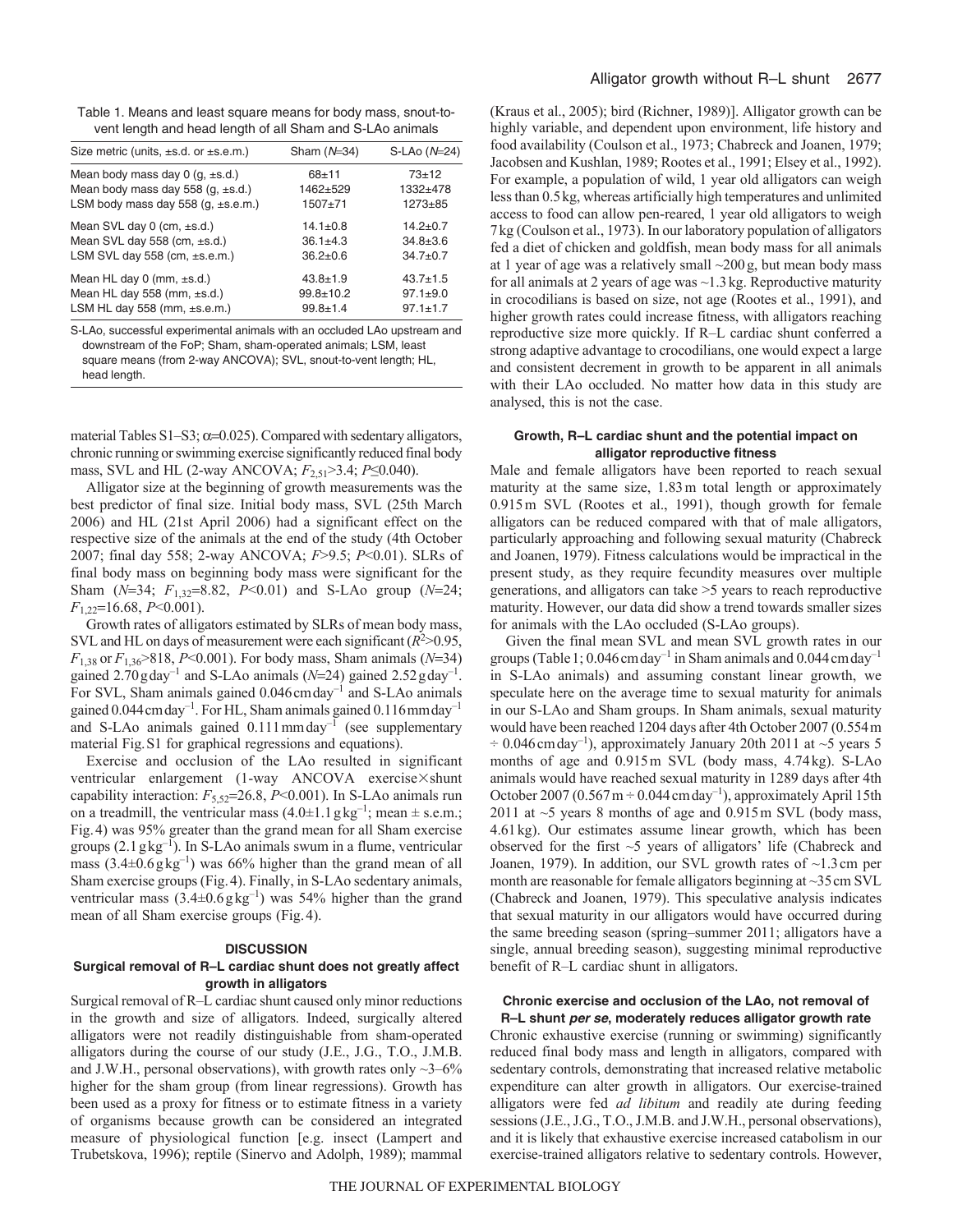

Fig. 3. Least square mean (LSM) values for body mass (g), SVL (cm) and HL (mm) from 2-way ANCOVA for Sedentary, Run and Swim alligators within each shunt group (S-LAo and Sham). Only the Sham sedentary group was different from any other exercise group, but it was not different from the S-LAo sedentary group. Refer to supplementary material Tables S1–S3 for pairwise comparisons of each subgroup. S-LAo Run N=8, S-LAo Swim N=8 and S-LAo Sedentary  $N=8$ ; Sham Run  $N=11$ , Sham Swim  $N=12$  and Sham Sedentary  $N=11$ . Error bars are s.e.m.

we did not find any effect of the ability to develop a R–L shunt on final sizes within exercise groups. This finding indicates that R–L cardiac shunt does not help crocodilians recover from exercise or a metabolic acidosis, and that regular exercise does not exacerbate any possible significance to surgical R–L shunt elimination in alligators (cf. Farmer, 2000).

Blood flow in the LAo has been shown to increase after a meal (Axelsson et al., 1991; Farmer et al., 2008), and surgical manipulation to occlude the LAo and eliminate R–L cardiac shunt in alligators reduces the rate of gastric acid secretion and bone demineralisation, which suggests that shunted,  $CO<sub>2</sub>$ -rich blood is important for digestion (Farmer et al., 2008). However, conversion of food matter into tissue building blocks depends not only on acid and enzyme secretion but also on nutrient absorption and assimilation. Although R–L shunt may significantly influence crocodilian digestion, it remains an open question whether the R–L shunt affects absorption and assimilation efficiencies. Studies of blood flow, specific dynamic action and assimilation efficiency in sham and surgically altered animals are required to answer this question. The present study indirectly tested the effects of R–L shunt on the alligators' capacity to convert food into body tissue, by examining the ultimate relevant indicator – growth. An overall 9% reduction in mean final body mass and 3–4% reduction in mean final lengths for S-LAo alligators suggests that controlled mixing of central systemic and pulmonary blood is not critical for healthy growth in crocodilians (Table 1). The reductions in body mass in the present study and in gastric acid secretion and bone demineralisation found previously (Farmer et al., 2008) may be due to a reduction in blood flow in the coeliac artery and not to a lack of pulmonary bypass shunt, *per se*. Other studies have shown that forward blood flow from the right ventricle to the LAo can be substantial and is probably a common event (e.g. Axelsson and Franklin, 2001; Axelsson et al., 1996; Farmer et al., 2008; Eme et al., 2009a). It is possible that blood flows during crocodilian activity or prandial states are only a byproduct of regulating vascular resistances, with the intermittent breathing pattern common to reptiles regularly causing an increase in pulmonary vascular resistance and a R–L shunt through the LAo. Correlations between blood flow in the LAo and a particular physiological state may not reflect a necessity of crocodilian physiology.

### **Exercise and LAo occlusion cause a synergistic increase in ventricular mass**

This study demonstrates that ventricular mass of alligators synergistically increases in response to the combined stimuli of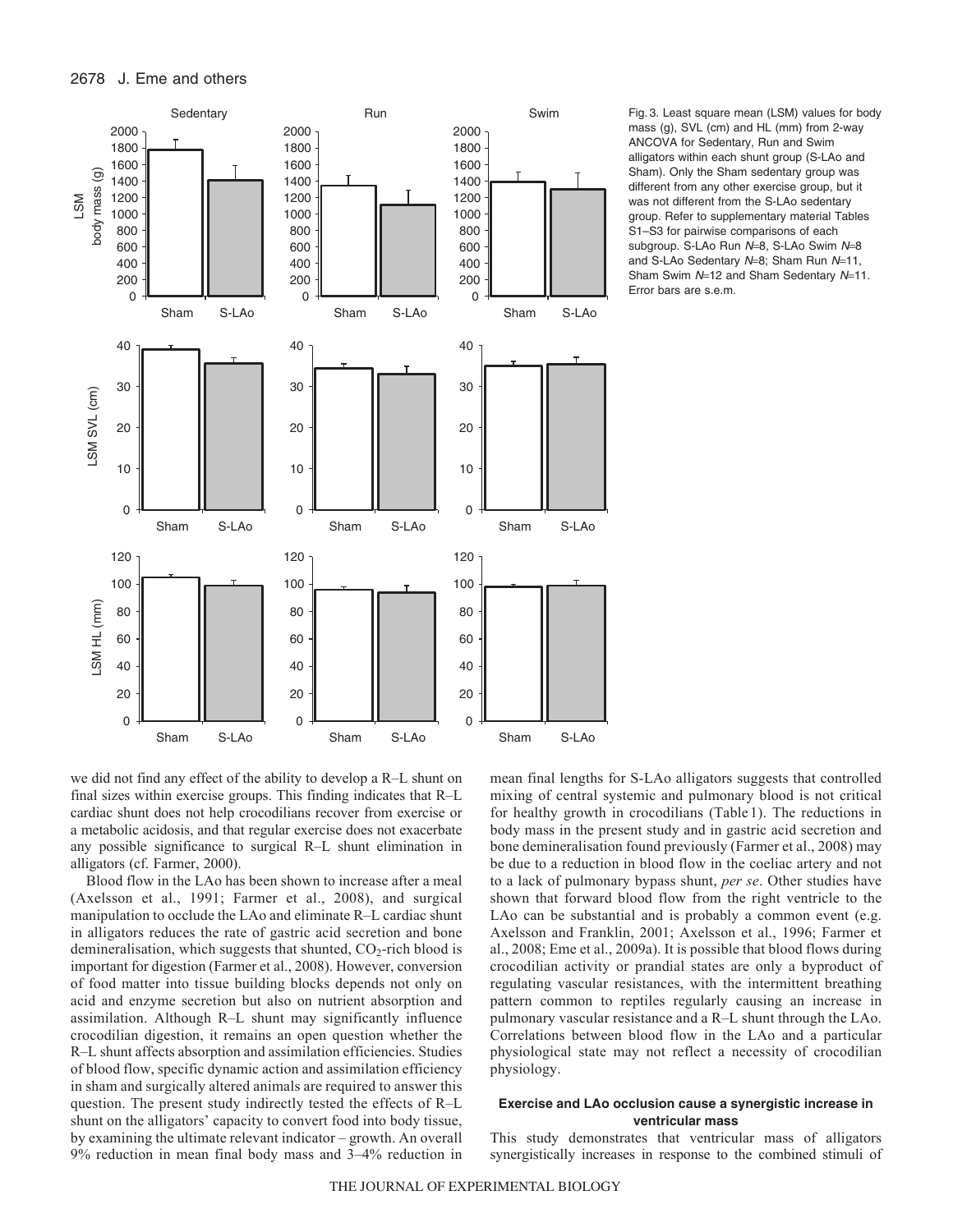

Fig. 4. Mean values for mass-specific combined ventricular mass  $(g \, kg^{-1})$ for all subgroups. Uppercase letters above error bars indicate significant differences for each group, derived from Student-Newman-Keuls post-hoc test ( $\alpha$ =0.05<sup>A,B,C</sup>) following 1-way ANOVA ( $F_{5,52}$ =26.84, P<0.001). S-LAo Run N=8, S-LAo Swim N=8 and S-LAo Sedentary N=8; Sham Run N=11, Sham Swim  $N=12$  and Sham Sedentary  $N=11$ . Error bars are s.e.m.

exhaustive exercise and surgical occlusion of the LAo (Eme et al., 2009a; Eme et al., 2009b). We have shown previously that surgical occlusion of the LAo causes a significant increase in ventricular mass in Sedentary alligators (when analysed compared only with Sham Sedentary alligators, without all other subgroups) (Eme et al., 2009a) and that exhaustive exercise significantly increases ventricular mass in the Sham alligators (when analysed without exercise subgroups) (Eme et al., 2009b). Occlusion of the LAo likely causes pathological, pressure overload hypertrophy of the right ventricle (Eme et al., 2009a) [see Faber et al. (Faber et al., 2006) and Leeuwenburgh et al. (Leeuwenburgh, 2008) for mammalian examples], whereas chronic exercise can increase alligator heart mass (Eme et al., 2009b), possibly leading to a greater stroke volume (e.g. Rowell, 1974; Scheuer and Tipton, 1977). These two stimuli – increased afterload and exercise (likely increased preload) – combined to cause a remarkable increase in ventricular mass for our S-LAo Run (95%) and S-LAo Swim alligators (66%), relative to Sham alligators (Fig.4). Our S-LAo exercised alligators did not show any ill effects that could be associated with cardiac failure, such as reduced exercise capacity, peripheral edema, ascites, hepatomegaly or lethargy (J.E., unpublished observations). To our knowledge, no other animal has ever demonstrated such a remarkable cardiac enlargement while continuing to perform strenuous, regular exercise.

# **Is the crocodilian R–L cardiac shunt adaptive?**

The physiological and environmental conditions producing crocodilian R–L cardiac shunt are well established (e.g. Grigg and Johansen, 1987; Jones and Shelton, 1993). With the exception of the study on crocodilian digestive ability (Farmer et al., 2008), there is limited experimental evidence that a truly four-chambered heart without the dual aortic arch system would be at all disadvantageous or advantageous to extant ectothermic crocodilians. Data reported in the present study, together with other recent studies (Wang and Hicks, 2008; Eme et al., 2009a), support the hypothesis that central vascular shunts and the dual aortic arch system are not an adaptive circulatory design (e.g. Foxon, 1955; Hicks and Wang, 1996; Hicks, 2002; Eme et al., 2009a). The ectothermic metabolic strategy of extant reptiles demands far less oxygen than the endothermic strategy of mammals and birds. Therefore, crocodilians may experience no detrimental or beneficial effects of shunting, despite the potential utility of the extra systemic aorta of non-avian reptiles (the LAo) in supplying blood to the gastrointestinal tract *via* the coeliac artery. Cardiac shunts could be primarily the result of regulating pulmonary and systemic vascular resistances, as parallel central circulatory designs of extant non-avian reptiles are adequate to meet their ectothermic metabolic demands. The present study supports the logic that central cardiac shunts persist in crocodilians because they are plesiomorphic characters that have not been selected against (Hicks, 2002). An adaptive argument for cardiac shunts presumes that altering blood gas levels would be strongly favored by natural selection in a manner that would affect overall animal survival and fitness. It is possible that shunts are important in physiological functions that have not been investigated thus far. To date, however, all experimental studies of aspects of physiology and behavior which influence evolutionary fitness of alligators – growth, resting metabolism, aerobic capacity and dive duration – have failed to demonstrate significant effects of shunt removal, and thus strengthen the argument that the R–L shunt may not be adaptive in crocodilians.

|                   | <b>LIST OF ABBREVIATIONS</b>                                                               |
|-------------------|--------------------------------------------------------------------------------------------|
| ANCOVA            | analysis of covariance                                                                     |
| ANOVA             | analysis of variance                                                                       |
| FoP               | foramen of Panizza                                                                         |
| HL.               | head length                                                                                |
| LAo               | left aorta or left aortic arch                                                             |
| LSM               | least square means generated by ANCOVA                                                     |
| RAo               | right aorta or right aortic arch                                                           |
| R-L cardiac shunt | 'right-to-left' (i.e. 'pulmonary bypass') cardiac shunt                                    |
| S-LA0             | successful experimental animals with an occluded LAo<br>upstream and downstream of the FoP |
| SLR               | simple linear regression                                                                   |
| SVL               | snout-to-vent length                                                                       |
|                   |                                                                                            |

#### **ACKNOWLEDGEMENTS**

The authors sincerely thank Ruth Elsey (Rockefeller Wildlife Refuge, Louisiana Department of Wildlife and Fisheries) for access to alligators and alligator eggs, and for continuing support of our research. Special thanks go to Amanda Szucsik for incubating the eggs. Most importantly, we would like to thank the following students for their assistance with weighing, measuring and exercising the alligators: Krista Felbinger, Saemyi Moon, Jennifer Bautista, Lindsay Peltz, Dore Pei and Tim Cho. J.M.B. and T.O. were supported for part of this study by National Institutes of Health Training Grant 2T32AR047752 to the Multidisciplinary Exercise Science Programme at UCI. J.E. was supported for part of this study by NSF-GK-12 grant number DGE-0638751 to UCI. National Science Foundation Grant IOB 0445680 to J.W.H. provided funding for this research. Deposited in PMC for release after 12 months.

#### **REFERENCES**

- **Axelsson, M. and Franklin, C. E.** (2001). The calibre of the foramen of Panizza in Crocodylus porosus is variable and under andrenergic control. J. Comp. Physiol. B Biochem. Syst. Environ. Physiol. **171**, 341-346.
- **Axelsson, M., Fritsche, R., Holmgren, S., Grove, D. J. and Nilsson, S.** (1991). Gut blood flow in the estuartine crocodile, Crocodylus porosus. Acta Physiol. Scand. **142**, 509-516.
- **Axelsson, M., Franklin, C. E., Lofman, C. O., Nilsson, S. and Grigg, G.** (1996). Dynamic anatomical study of cardiac shunting in crocodiles using high-resolution angioscopy. J. Exp. Biol. **199**, 359-365.
- **Chabreck, R. H. and Joanen, T.** (1979). Growth rates of American alligators in Louisiana. Herpetologica. **35**, 51-57.
- **Clark, L. C., Bargeron, L. M., Lyons, C., Bradley, N. and McArthur, K. T.** (1960). Detection of right-to-left shunts with an arterial potentiometric electrode. Circulation **23**, 949-955.
- **Coulson, T. D., Coulson, R. A. and Hernandez, T.** (1973). Some observations on growth of captive alligators. Zoologica **58**, 47-52.
- **Elsey, R. M., Joanen, T., McNease, L. and Lance, V.** (1990). Growth rate and plasma corticosterone levels in juvenile alligators maintained at different stocking densities. J. Exp. Zool. **255**, 30-36.
- **Elsey, R. M., Joanen, T., McNease, L. and Kinler, N.** (1992). Growth rates and body condition factors of Alligator mississippiensis in coastal Louisiana wetlands: a comparison of wild and farm-released juveniles. Comp. Biochem. Physiol. A Physiol. **103**, 667-672.